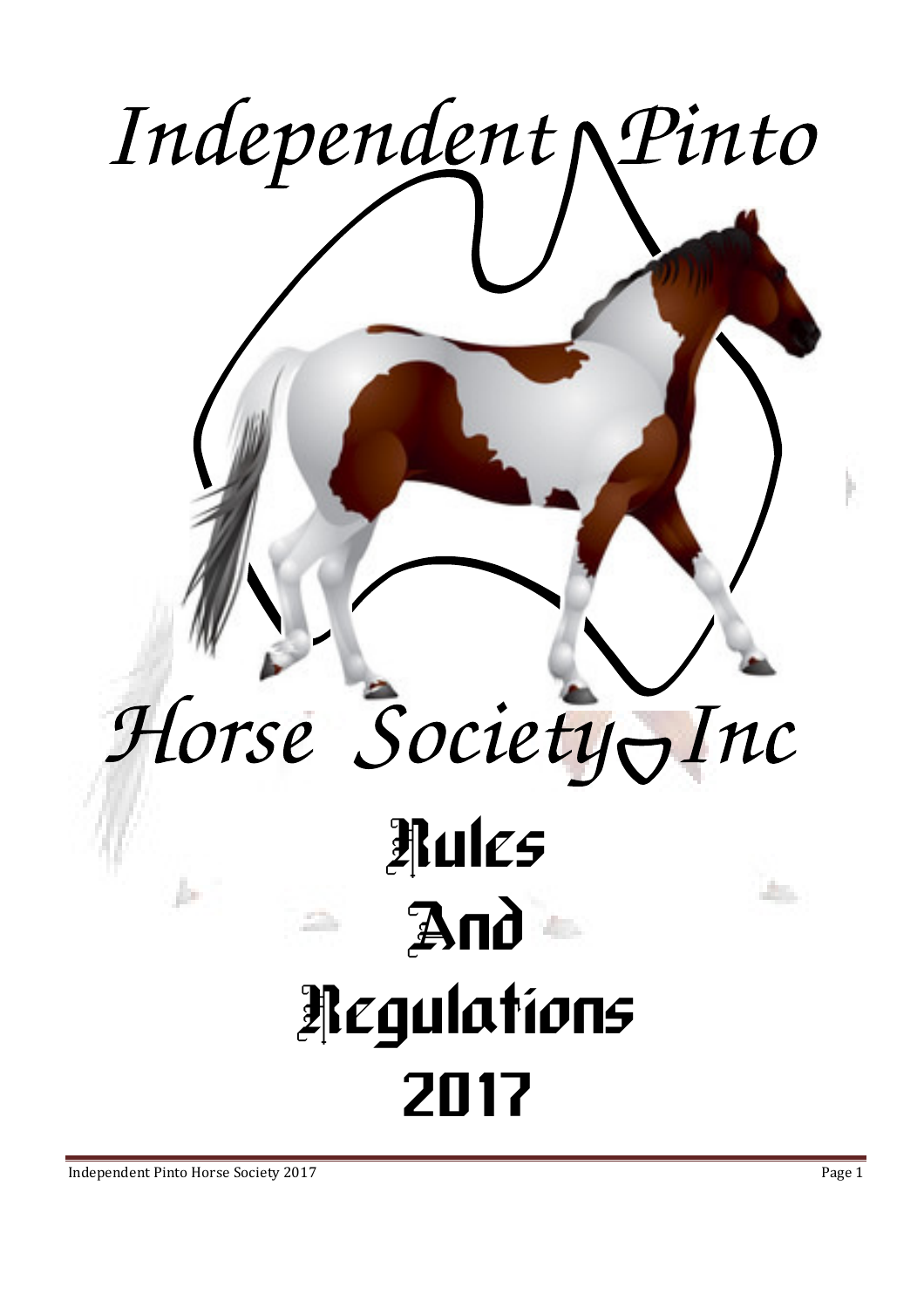# **Independent Pinto Horse Society Inc**

**Established January 2017** 

## **RULES & REGULATIONS TABLE OF CONTENT:**

| 1.         | <b>APPLICATION FOR MEMBERSHIP:</b>                                   | $\overline{\mathbf{3}}$ |
|------------|----------------------------------------------------------------------|-------------------------|
| 2.         | <b>CLASSES OF MEMBERSHIP:</b>                                        | $\overline{\mathbf{3}}$ |
| 3.         | <b>MULTIPLE OWNERSHIP:</b>                                           | $\overline{\mathbf{3}}$ |
| 4.         | VOTING:                                                              | $\boldsymbol{4}$        |
| 5.         | PINTO & PINTALOOSA DEFINITIONS:                                      | $\overline{\mathbf{4}}$ |
| 6.         | <b>DEFINITION OF COAT PATTERNS:</b>                                  | $\overline{\mathbf{4}}$ |
| 7.         | TYPICAL PINTO or PINTALOOSA CHARACTERISTICS:                         | $6\phantom{1}$          |
| 8.         | <b>COLOUR REQUIREMENTS FOR REGISTRATION:</b>                         | 6                       |
| 9.         | <b>REGISTRATION &amp; RECORDING:</b>                                 | $\overline{7}$          |
|            | 10. HORSES INELIGIBLE FOR REGISTRATION:                              | $\overline{\mathbf{8}}$ |
| 11.        | <b>APPLICATION FOR REGISTRATION:</b>                                 | $\overline{\mathbf{8}}$ |
| 12.        | PHOTOGRAPHS:                                                         | $\overline{9}$          |
|            | 13. NAMING THE HORSE:                                                | $\overline{9}$          |
|            | 14. CHANGE OF HORSE'S NAME:                                          | $\overline{9}$          |
|            | 15. CHANGE OF NAME PREFIX:                                           | 10                      |
|            | 16. RECOGNITION OF ANCESTRY:                                         | <b>10</b>               |
| 17.        | REPLACEMENT OF REGISTRATION CERTIFICATES:                            | <b>10</b>               |
|            | 18. REGISTRATION RECORDS, CHANGES & ADDITIONS:                       | 10                      |
|            | 19. INOPERATIVE REGISTRATIONS:                                       | <b>10</b>               |
|            | 20. DE-REGISTRATION:                                                 | 11                      |
| 21.        | <b>TRANSFER OF OWNERSHIP:</b>                                        | 11                      |
|            | 22. LEASING:                                                         | 11                      |
|            | 23. CASTRATION OF STALLIONS:                                         | 12                      |
|            | 24. DEATH OF REGISTERED STOCK:                                       | 12                      |
| 25.        | <b>BRANDING:</b>                                                     | 12                      |
|            | 26. AGE OF THE HORSE:                                                | 12                      |
|            | 27. BREEDING:                                                        | 12                      |
|            | 28. DISTINCTION AWARDS:                                              | 12                      |
|            | 29. DRUGS: PROHIBITED USE OF DRUGS - SEE SHOW RULES and REGULATIONS. | 12                      |
|            | 30. RESPONSIBILITIES:                                                | 13                      |
|            | 31. JUNIOR MEMBERS:                                                  | <u>13</u>               |
| <b>32.</b> | <b>AMENDMENTS:</b>                                                   | 13                      |
|            |                                                                      |                         |
|            | 1. CODE of ETHICS                                                    | 14                      |
|            |                                                                      |                         |
|            | 2. SOCIAL NETWORKING POLICY                                          | 16                      |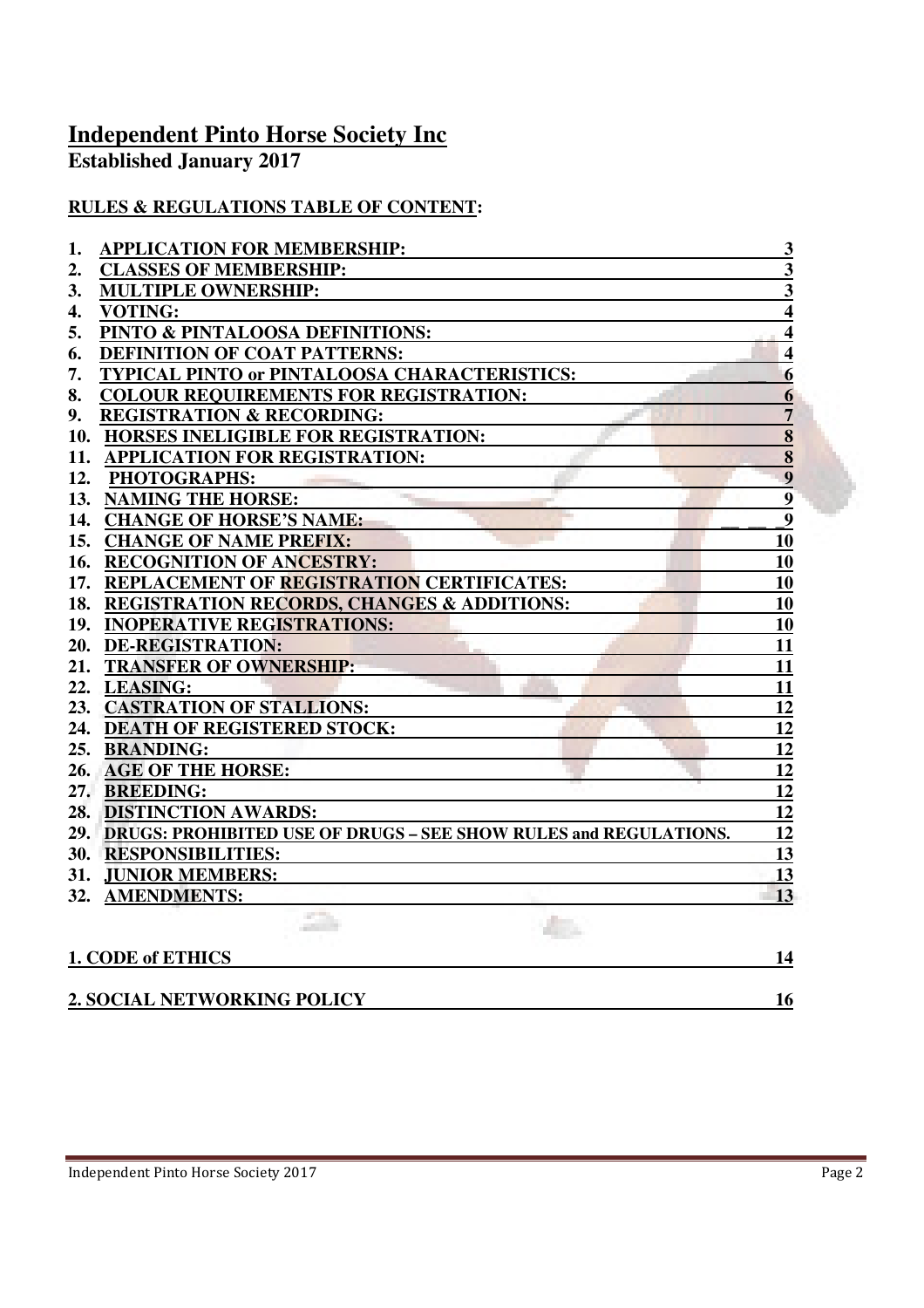## **Independent Pinto Horse Society Inc.**

### **Established January 2017**

### **RULES & REGULATIONS:**

The Independent Pinto Horse Society Inc. may be referred to as "the Society" in these Rules & Regulations. All applicants must agree to abide by the IPHS Inc Constitution and the Rules, Regulations, Code of Ethics and Social Media Policy contained herein.

### **1. APPLICATION FOR MEMBERSHIP:**

- (a) To become a member of the Society the approved IPHS application form for membership must be completed and returned with the applicable fee to the Secretary.
- (b) A member is not required to own either a Pinto or Pintaloosa; however an 'Associate membership' will Be required if showing either a Pinto or Pintaloosa for another financial member (2.c)
- (c) The Society reserves the right to accept or reject any application for membership
- (d) To register a horse with the society the owner or lessee must be a financial Society member (see classes of membership)

### **2. CLASSES OF MEMBERSHIP:**

- (a) **Family Membership** being a family that consists of 2 Adults and their children 17 years of age or under.
- (b) **Adult Membership** single membership for persons 18 years or older
- (c) **Associate Membership** for persons with interests within the society; either for business or pleasure, a professional trainer or non pinto owners who will be showing for a financial member.
- (d) **Junior Membership** for persons 5 years of age up to and including 17 years of age, junior applications must be signed by a parent or guardian. \* Junior members are only permitted to have no more than 2 Pintos/Pintaloosas registered in their name, excluding Stallions. Junior members who reach the age of 18 during the financial year may opt to upgrade to an Adult membership should they wish to attend meetings and be entitled to vote and or become an Amateur Owner for the remainder of the year; or Junior members may continue to compete in the Youth category until the end of the financial year.
- (e) **Amateur Owner Membership** youth attaining 18 years of age and adults who have not been 'professional' for a period of no less than 3 years. To apply for Amateur Owner status you must hold an Adult Membership. \*Professional refers to a person who receives either sponsorship or remuneration, either directly or indirectly for breaking, training, schooling, driving, halter & show preparation, showing or competing in halter or under saddle at any event; conducting clinics, seminars or giving instruction to any other person in showing, competition, training or riding. Prize money received at a show is not considered remuneration.

## **3. MULTIPLE OWNERSHIP:**

- (a) Registration applications made in the name of a partnership all partners must be members of the Society. The application must be accompanied by a letter of authority signed by all partners granting permission for one person to act as 'nominee' on behalf of the partnership.
- (b) Registration applications made in the name of a corporation the application must be accompanied by a letter of authority nominating an agent to act on behalf of the corporation.
- (c) Family membership any financial family member may submit a registration application in his or her name; applications submitted by members under the age of 18 must include the signature of one financial parent or guardian.

Independent Pinto Horse Society 2017 **Page 3**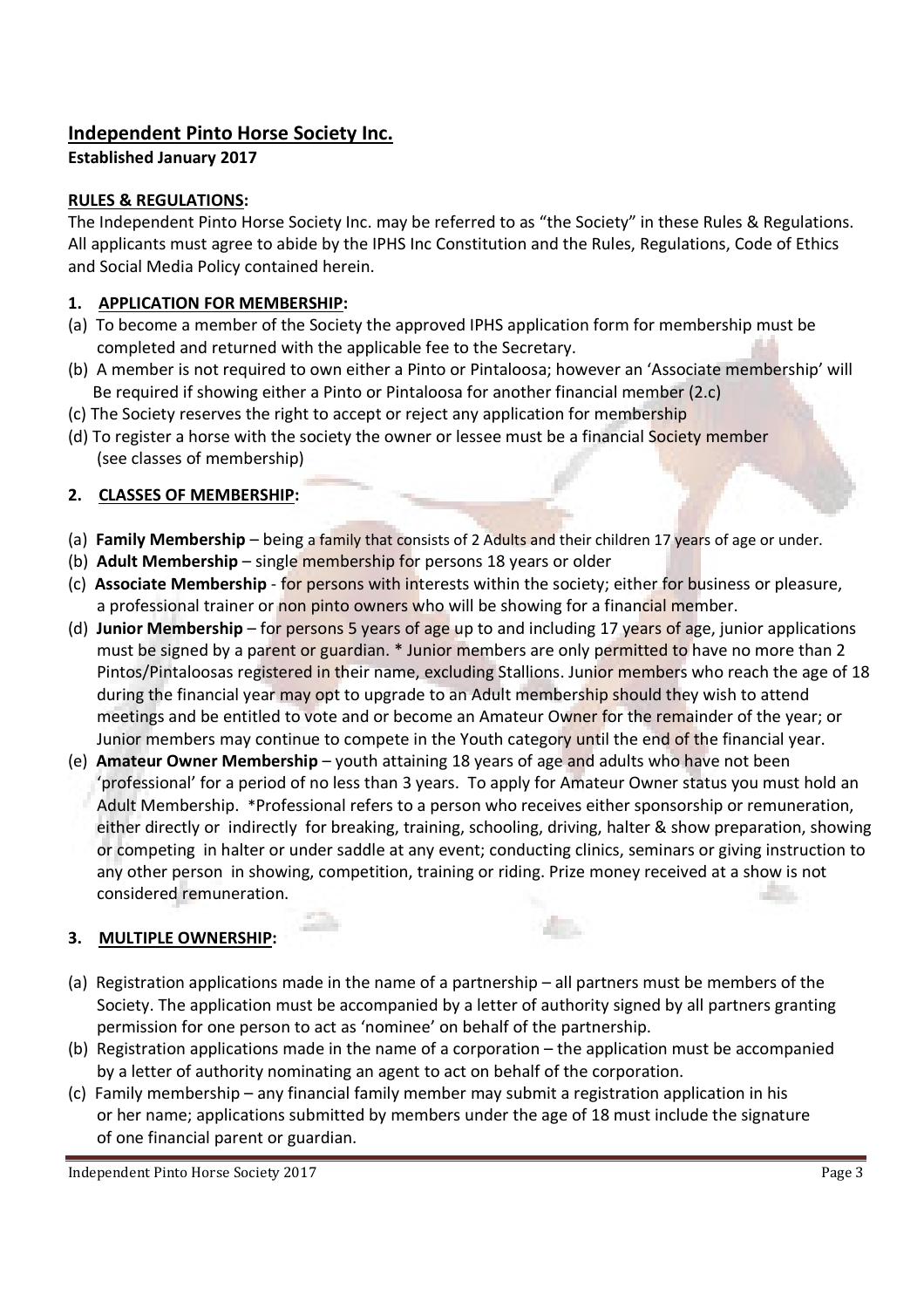## **4. VOTING:**

Only financial members of the association are permitted to vote at general meetings as follows -

- (a) Family 2 Adult votes.
- (b) Adult 1 vote.
- (c) Associate not permitted to vote.
- (d) Junior not permitted to vote.

#### **5. DEFINITIONS: PINTO:**

- (a) A Horse, Galloway or Pony of good type and conformation which possesses the acceptable broken color coat patterns attributed to the Pinto. The ideal Pinto markings are a 50 – 50 distribution of color and white markings, however, acceptable patterns range from the predominantly white to the predominantly dark horse. There must be at least enough white on the body to meet our 'minimum' requirements.
- (b) Pinto markings are special genetic traits the coat patterns (originally known as 'Piebald' Black and White colouring or 'Skewbald' - Chestnut, Brown or Bay and White colouring) are now referred to as Tobiano, Overo, Tobero or Tovero, Splash etc (see coat patterns)
- (c) The Independent Pinto Horse Society accepts Pintos considered suitable as a modern light riding horse type hack or hunter; horses of unknown breeding, Standardbreds and heavier horses are also approved provided they meet colour requirements, are conformationaly correct and have no hereditary defects; horses must be able to perform a walk, trot and canter, exhibiting a smooth straight following action, tracking up in all paces and should not trot wide behind or pace/amble.
- (d) Pintos are expected to exhibit sound conformation, attractiveness and show good quality of breeding. They must have a well-proportioned body to produce a comfortable and pleasurable ride if ridden, be sound of limb and body and able to undertake their required functions.

## **PINTALOOSA:**

- (a) A Pintaloosa shall be defined as a horse or pony which exhibits a combination of Pinto and Appaloosa markings.
- (b) The IPHS Pintaloosa registry is not a breed registry it is a colour registry for horses and ponies displaying both Pinto and Appaloosa patterning (rendering them ineligible for Pinto registry) Pintaloosas will not be permitted to enter Pinto classes.
- (c) Pintaloosa registered horses and ponies must be of good type, exhibit sound conformation, attractiveness and show good quality of breeding. They must have a well-proportioned body to produce a comfortable and pleasurable ride if ridden, be sound of limb and body and able to undertake their required functions.
- (d) Pintaloosas are NOT permitted to compete in Pinto classes, entry to 'Colourama' 'Any other colour/breed' is permissible if no Pintaloosa class is available.

## **6. DEFINITION OF COAT PATTERNS: PINTO:**

(a) **Tobiano** – (toe-bee-ah-no)

 The Tobiano is basically a white horse with large, usually smooth patches of colour on the head, upper neck, chest, flanks & tail. A variation is a predominantly dark horse with white socks and white markings on the neck and/or shoulder and/or buttock. Tobiano is a dominant gene requiring a Tobiano parent to produce Tobiano.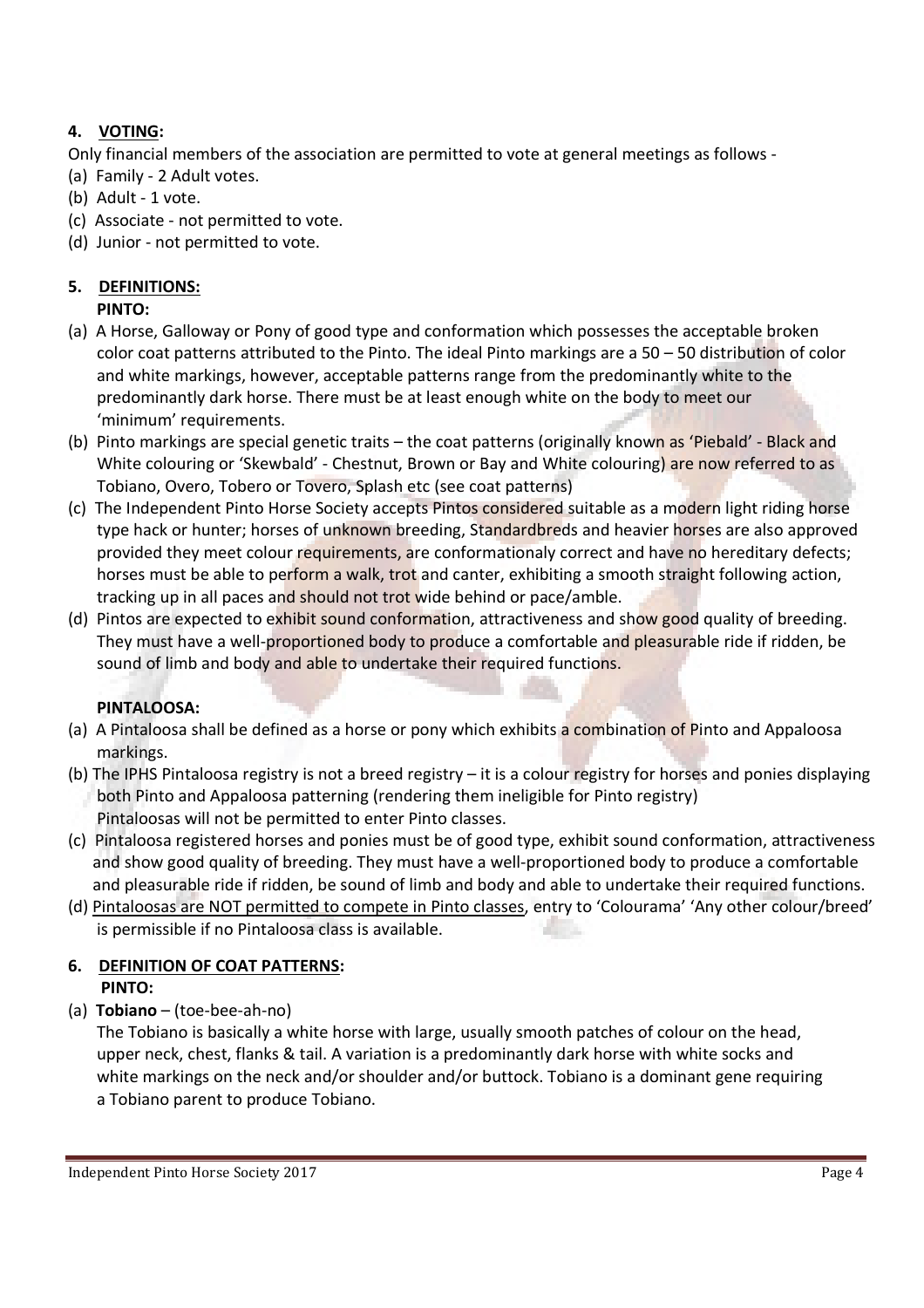### (b) **Overo** – (o-vair-o)

 The Overo is a solid coloured horse with white markings of irregular shaped, jagged edges which run on the side of the horse and usually spread towards the neck, legs and back. Colour appears to 'frame' the white areas. Overo's often have wide blazes, bald or apron markings on the face, they may have blue or glass eyes; the legs may be solid or 1 or more legs may have long white stockings, however no white crosses the neckline or backline.

 **Sabino Overo:** Appears speckled or "roany", mostly near the spot's edges. This is the most common overo pattern. Sabinos often have spotted or roan-like facial markings, which can look quite wild. It is rare to find a sabino with a normal star or stripe for a facial marking. Another distinct characteristic of the sabino, is that they generally have three or four white legs.

 **Frame Overo**: White spots along the horse's barrel, with a "frame" of darker color around the white. Over 95% of all frame overos are solid colored along the back from the withers to the tail, and it is uncommon for the mane to be of mixed color.

#### (c) **Tobero** / **Tovero**

Horses which show definite characteristics of the two patterns as described above in Tobiano and Overo are referred to as Tobero (pronounced toe-bear-oh) or Tovero (pronounced: tow vair' oh) Their coat can consist of completely different coat patterns on different parts of their body, Tobiano pattern in one place and jagged Overo edges in another.

#### (d) **Sabino**

 Sabino can be produced from solid matings, it is a dark coloured horse with a white (baldy) or apron face, solid colour legs or long white stockings, white belly splash with the white always running from the bottom upwards. Sabino may be in the bloodline of the horses you breed with.

#### (e) **Splash White**

Normally solid on top, but look like they have been rolled over onto their back and splashed with paint. Markings tend to be rounded. Normally extreme white on face and black eyeliner. For a long time, horses with minimal Splash coloring were not classified as carrying Splash. It is thought that what was previously considered a normal frame overo with eyeliner, may in fact be Frame Overo, plus Splashed White, which would make it much more common in the horse community then previously thought. There is some stigma attached to horses that appear with the "classic" Splashed White markings due to the belief that they may be deaf. Some may be, however the majority are not. These days, there is much more research being done on this gene and it is now the belief that the blue eye in non Frame Overo horses is an indication of Splash, and not sabino. The Overo gene can sometimes be "hidden" and be hard to identify. If in doubt, it is best to have your horse DNA tested before breeding with another Frame Overo horse.

(f**) Medicine Hat** - basically a white horse, usually Tovero but can also be either Tobiano or Overo, which shows nil or a minimal amount of colour on its ears, there may also be a small amount of colour along the back and bottom line of the neck, these are referred to as Shielded Medicine Hat.

#### **PINTALOOSA:**

- (a) Must exhibit a combination of the above Pinto markings and distinct Appaloosa markings.
- (b) **Blanket** A solid white area normally over, but not limited to, the hip area with a contrasting base colour.
- (c) **Spots** White or dark spots over all or a portion of it's body.
- (d) **Roan** A roan Appaloosa may have an extensively roan coat along with mottled skin and spotted coat characteristics, or may have just a few patches of roaning.
- (e) **Roan Blanket** The roan pattern consisting of a mixture of light and dark hairs, over a portion of the body. The blanket normally occurs over, but not limited to, the hip area.
- (f) **Roan Blanket with Spots** Roan blanket which has white and/or dark spots within the roan area.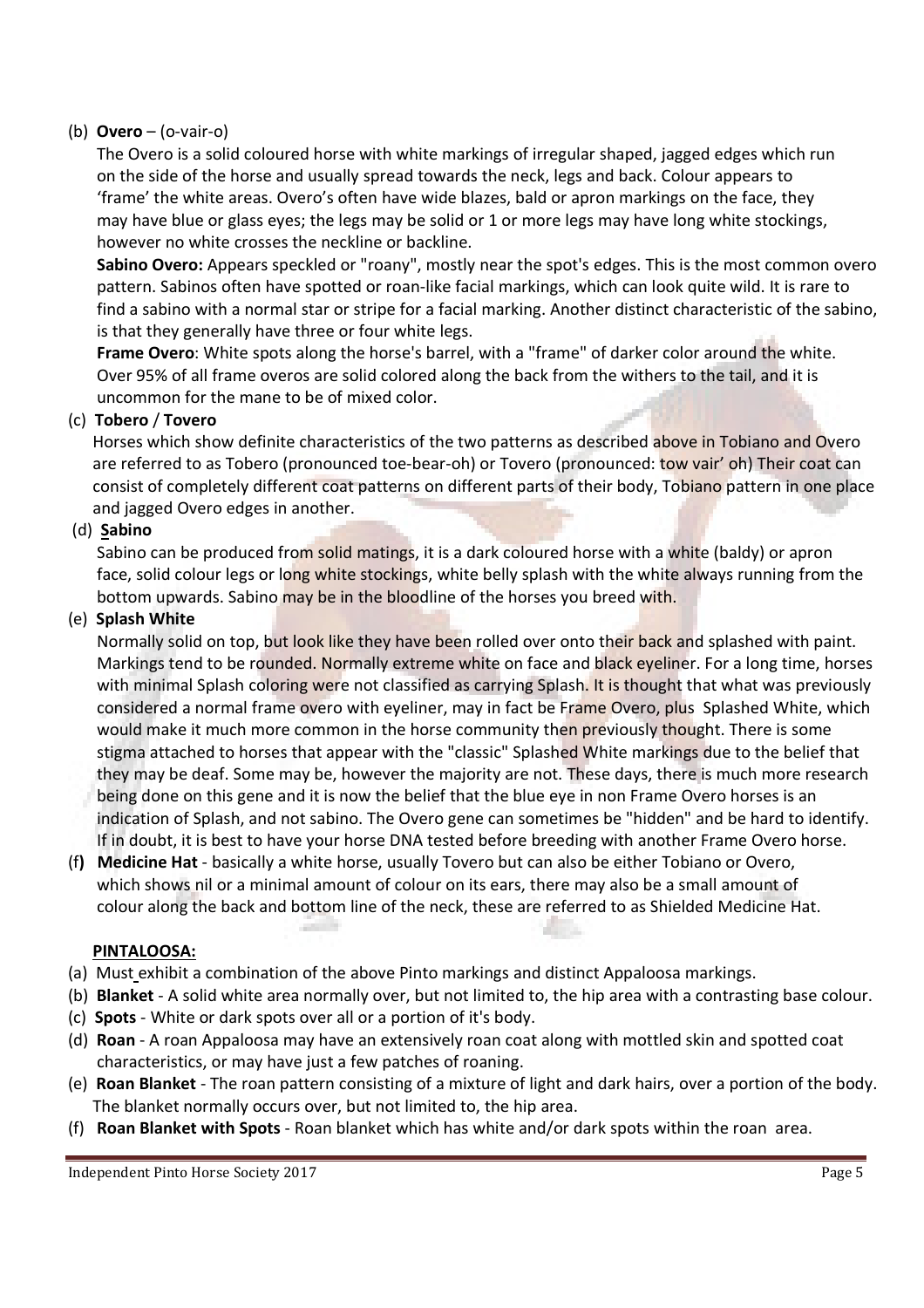## **7. TYPICAL CHARACTERISTICS:**

### **PINTO:**

- (a) The presence of the lesser colour on the legs above the knees and hocks.
- (b) Apron face.
- (c) White on jaw.
- (d) Pink skin under white hairs and/or a blue zone between white hair and other colour present.
- (e) Two coloured mane or tail (not flaxen).
- (f) White under belly which extends into view

## **PINTALOOSA:**

- (a) The visible presence of Pinto markings and Appaloosa (spotted) markings
- (b) A combination of tobiano, overo, tobero, sabino, or splashed white with few spot leopard, spotted Leopard, snowflake, blanket (solid and spotted), mottled, snowcap characteristics
- (c) Pink skin under white hairs and/or a blue zone between white hair in Pinto markings
- (d) Appaloosa (spotted) markings, mottled skin, striped hooves, white sclera visible when the eye is in a normal position, and mottled (spotted) skin around the eyes, lips, and genitalia

### **8. COLOUR REQUIREMENTS FOR REGISTRATION: PINTO:**

- (a) The Ideal Pinto has a 50/50% distribution of coat colour and white markings, however acceptable patterns range from the predominantly white to the predominantly dark horse.
- (b) The Pinto must have noticeable markings on the body, not including the face or below the level of the elbow or stifle; jawbone markings are acceptable.
- (c) The less of the two colours should meet the minimum requirements, only colour visible from an eye height of 5 ft (1.5 m) at a distance of 10 ft (3 m ) shall be considered.

 **1.** Half an A4 size page of white must be visible for ponies not exceeding 12hh.

 **2**. ¾ of an A4 size page of white must be visible for ponies over 12hh and not exceeding 14hh.

 **3**. A full A4 size page of white must be visible for horses over 14hh.

- (d) A maximum of three coloured areas are to be considered in assessing the minimum colour requirements which may be the three largest present.
- (e) No discrimination will be made against the colour of the eyes.
- (f) Light or dark skin will only be taken into account in the case of a Grey Pinto whose markings have faded out.
- (g) In borderline cases where colour requirement is questionable the presence of 2 or more Pinto characteristics shall determine eligibility.
- (h) A Pinto may be white and any other colour ie: Bay, Black, Chestnut, Grey, Brown, Palomino etc.
- (i) Foals showing colour pattern on the body which may be in doubt of meeting the minimum adult requirements on reaching maturity may be accepted into the foal recording register and reviewed at adult upgrade between 2 and 4 years. Owners may request a classification at their expense.
- (j) Belly Splashes in the case of a horse or pony presenting with a belly splash only, with no other visible white on the body a registration may be approved provided that the belly splash exhibits sufficient white as determined at a society meeting and at the discretion of the Society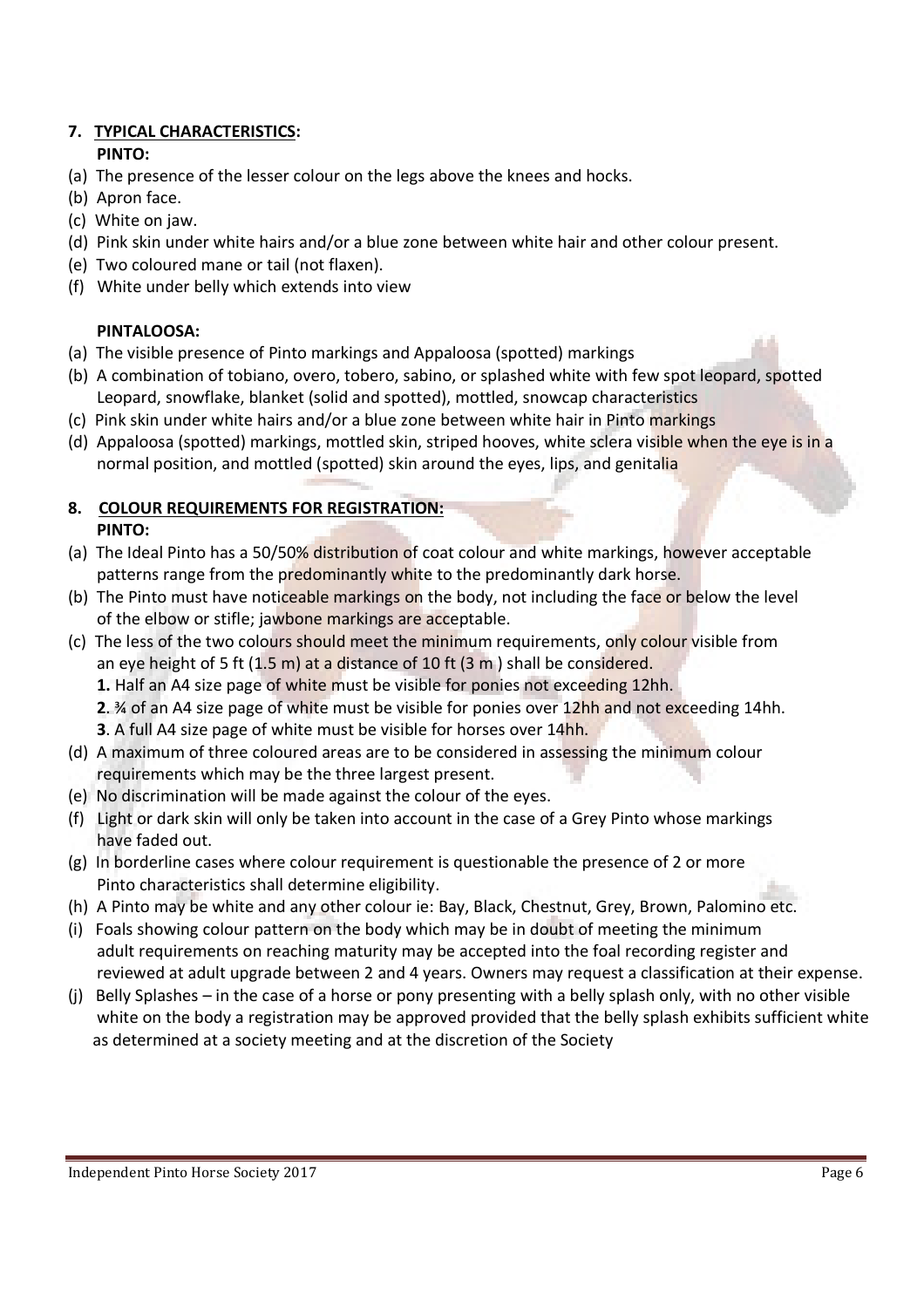#### **PINTALOOSA:**

- (a) Pintaloosas may be any colour including bay, black, chestnut, palomino, buckskin, cremello, perlino, roan, gray, dun and must show visible Pinto characteristics (white patch or patches) on the body
- (b) There must be a combined minimum visible pinto coat pattern, and a minimum visible Appaloosa marking apparent - mottled skin and at least one other characteristic; striped hooves, white sclera visible when the eye is in a normal position, and mottled (spotted) skin around the eyes, lips, and genitalia may be taken into consideration in questionable cases, registration may be approved at the discretion of the Society

#### **9. REGISTRATION & RECORDING:**

Eligibility of all registration applications will be determined at the first possible society meeting following receipt of each application and will have to pass committee approval before acceptance. The decision of the committee is final. Registration applications will only be accepted from financial members of the society.

The committee may request a Veterinary Certificate for any pending registration if they deem it necessary before the registration application is approved; a Veterinary Certificate may also be requested of any registered horse if called into question.

#### THE ASSOCIATION MAINTAINS THE FOLLOWING REGISTERS FOR IDENTIFYING PINTO & PINTALOOSA STOCK:

#### (a) **Foal Recording:**

 Foals 12 months or less must register for Colt, Filly or Gelding foal recording. All foal recorded Colts, Fillies or geldings **must** be upgraded before reaching the age of 4 years. Foal Registrations must apply for registration to the Society.

Four (4) photos must accompany the application with the fee of \$25.00 per foal.

 A copy of a service certificate of proof of mating or copy of registration certificate from a respective breed association must accompany the registration (if applicable)

(b) **Horse & Ponies aged 12 months to 2 years** – May either Foal Register Colts, Fillies or Geldings but will be required to upgrade to adult registration before obtaining the age of 4 years **OR** may apply for adult registration from 12 months of age.

#### (c) **Upgrading from Foal Recording:**

- (1) Colts upgrading to Stallion must provide a current Veterinary Certificate, 4 new photos 2 of which must be signed by a Veterinary Surgeon, completed upgrade form and the applicable fee.
- (2) Colts that have been upgraded with another breed will not be required to send a new Veterinary Certificate with the PHS upgrade form but must provide a copy of the relevant upgraded status from its respective breed association.
- (3) Colts which are gelded must also send in a copy of the Veterinary Certificate stating gelding date. Please send four (4) new photos, and return Colt registration papers to the association with the upgrade form and fee.
- (4) Fillies upgrading to Mare must return completed upgrade form, 4 new photos and the applicable fee.
- (5) Geldings upgrading from foal recording to adult must return completed upgrade form, 4 new photos and the applicable fee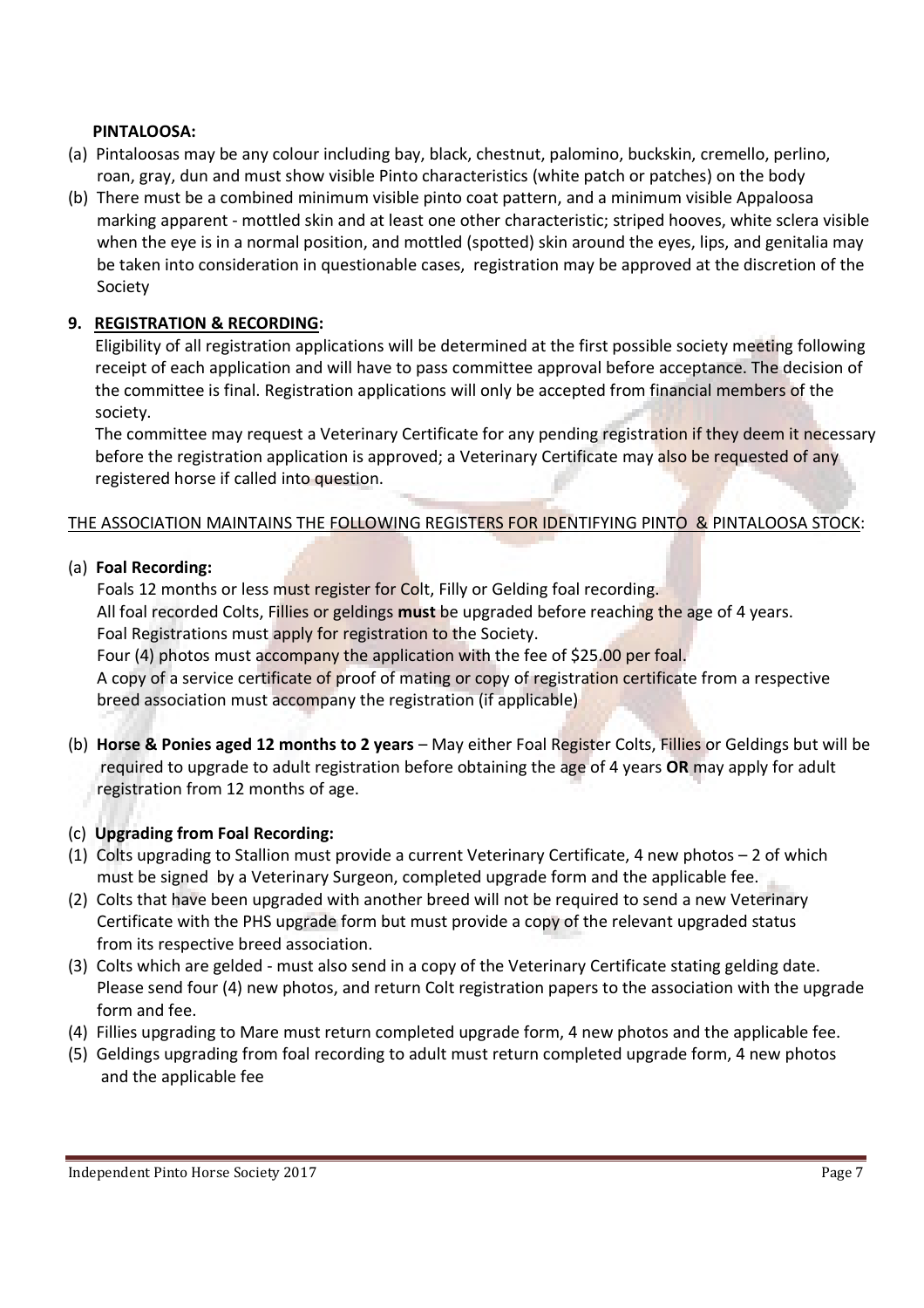### (d) **Adult Register:**

For Pinto's or Pintaloosas not previously Foal Recorded

- (1) Unregistered Stallions (stallions that are not registered with a recognized breed Society/ Association) will be required to pass a veterinary inspection verifying the animal is sound and free of hereditary defect. Applicants must supply a signed and dated Veterinary Certificate of soundness. Four (4) photos must accompany the application with the applicable fee per stallion
- (2) Stallions that are registered and upgraded with another Breed Association will not be required to send a new Veterinary Certificate with the PHS registration application but must provide a copy of the relevant registration certificate from its respective breed association. Four (4) photos must accompany the application with the applicable fee per stallion
- (3) Mares and Geldings must supply completed registration application forms, 4 photos and the applicable fee.
- (4) Any Pinto or Pintaloosa application shall be declined if the applicant shows any characteristics described in rule 10.
- (5) The committee reserves the right to accept or reject any application for registration.

## **10. HORSES INELIGIBLE FOR REGISTRATION:**

### **PINTO REGISTRY:**

- (a) Horses with Appaloosa, Spotted, Palouse or Pintaloosa characteristics are not eligible for registration and horses developing such characteristics after registration will be de-registered.
- (b) Any stock with the following hereditary faults will not be eligible for registration - \*Cryptorchidism, \*Monorchidism, \*Parrot Mouth (overshot jaw) \*Undershot Jaw, \*Cataract, \*Polydactylism (Cloven hoof) \*Post Hocks/Legs, Sickle Hock, Cow Hock Any registered horse found to be displaying any of the above faults will be deregistered. Horses displaying a profound conformation defect (not listed above) that affects the integrity of the associations standards can be deregistered.

## **PINTALOOSA REGISTRY**

- (a) Horses not displaying a combination of Pinto AND Pintaloosa, Appaloosa, or Spotted characteristics are not eligible for registration.
- (b) Any stock with the following hereditary faults will not be eligible for registration \*Cryptorchidism, \*Monorchidism, \*Parrot Mouth (overshot jaw) \*Undershot Jaw, \*Cataract, \*Polydactylism (Cloven hoof) \*Post Hocks/Legs, Sickle Hock, Cow Hock Any registered horse found to be displaying any of the above faults will be deregistered. Horses displaying a profound conformation defect (not listed above) that affects the integrity of the associations standards can be deregistered.

### **11. APPLICATION FOR REGISTRATION:**

- (a) Application for adult registration or foal recording will only be accepted from financial Society members and must be made on the official forms provided.
- (b) All information required on the application form must be clearly set out in ink, ballpoint pen or type written; the application must be signed by the applicant. In the case of the applicant being under the age of 18 years, the applicant's parent or guardian must also sign.
- (c) If the current owner is not the breeder, the application for registration or foal recording must be accompanied by proof of ownership, a Bill of Sale, Statutory Declaration or copies of another breed registration certificate stating ownership.

Independent Pinto Horse Society 2017 **Page 8**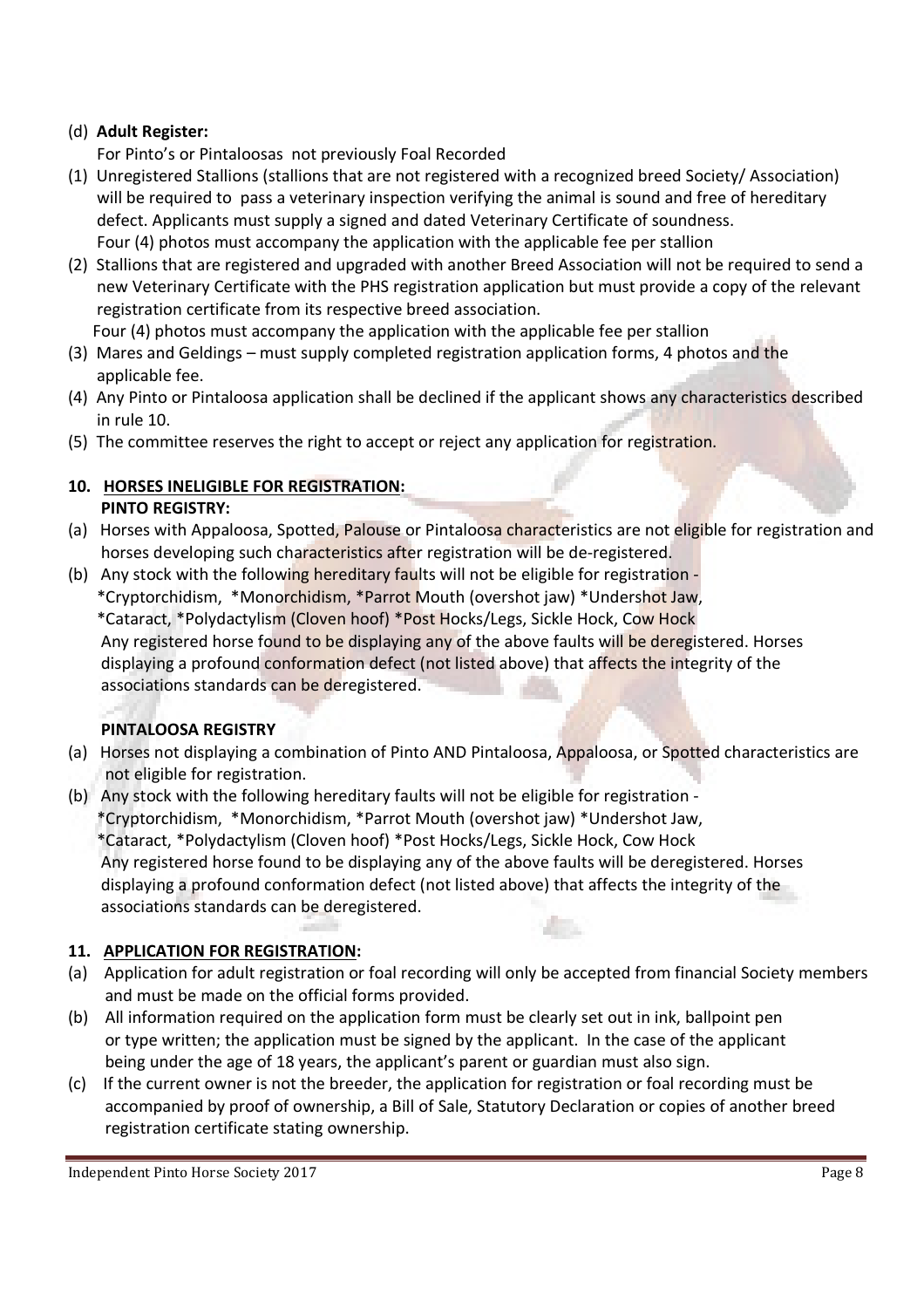- (d) Lodgement of the following requirements;
	- (1) Completed adult or foal recording applications.
	- (2) Completed name prefix application if applicable
	- (3) Four (4) recent photographs
	- (4) Payment of applicable fees.
	- (5) The applicant being a current financial member.
	- (6) The veterinarian certificate for stallions aged 2 years & over.

(7) Documentation authenticating pedigree and recognition of ancestry if available.

 Photo copies of other breed registration certificates will be accepted as proof of breeding, vet inspection certificate with those societies requiring same.

(e) The committee reserves the right to accept or reject any application for registration.

## **12. PHOTOGRAPHS:**

(a) Four photographs of the horse must accompany applications. The Society accepts photographs in printed form or emailed images.

\*One side view of nearside

\*One front view – as square as possible.

\*One side view of offside

- \*One rear view as square as possible
- (b) All photographs submitted for registration must be sent on photo quality paper or emailed. All photographs must be clearly labelled with the horses name.
- (c) The entire horse must be visible in all photographs and must be without saddlery, harness or rider. Photos must include all four legs; all four hoofs must be visible. The head, including muzzle and ears must be visible in all submitted photos. Photos submitted which do not clearly show the entire horse will not be accepted.
- (d) Photographs must have been taken within three months of applying for foal recording.
- (e) All photographs submitted for registration purposes shall become the property of the Society.

## **13. NAMING THE HORSE:**

- (a) Members owning Pinto or Pintaloosa stock can record a name prefix with the association, all horses identified or registered by such member will have the members recorded name prefix preceding the registered name.
- (b) All horses registered with another society coming into the registry of the Society that already have a name prefix preceding their name will be identified or registered with that same prefix and name where no duplication occurs, if duplication does occur the name will be suffixed by the registering owner's prefix in the possessive case.
- (c) Names, including name prefix must not exceed 30 letters (including spaces and punctuation).
- (d) The registrar may refuse to allow any name which is considered to be misleading, misapplied or contrary to the interest of the association.
- (e) The registrar reserves the right to select a name from the 3 submitted names, if these are not available the registrar may request a further 3 names be submitted by the owner.

## **14. CHANGE OF HORSE'S NAME:**

 The name of a recorded or registered Pinto or Pintaloosa shall not be changed unless the Society subsequently finds that an error was made in recording the name, should this occur a proper record shall be made by the registrar as required to avoid confusion. Should a member wish to change the registered name of a Pinto or Pintaloosa, the member must apply to the Committee to request a change of name. A prescribed fee will be applicable and must be paid.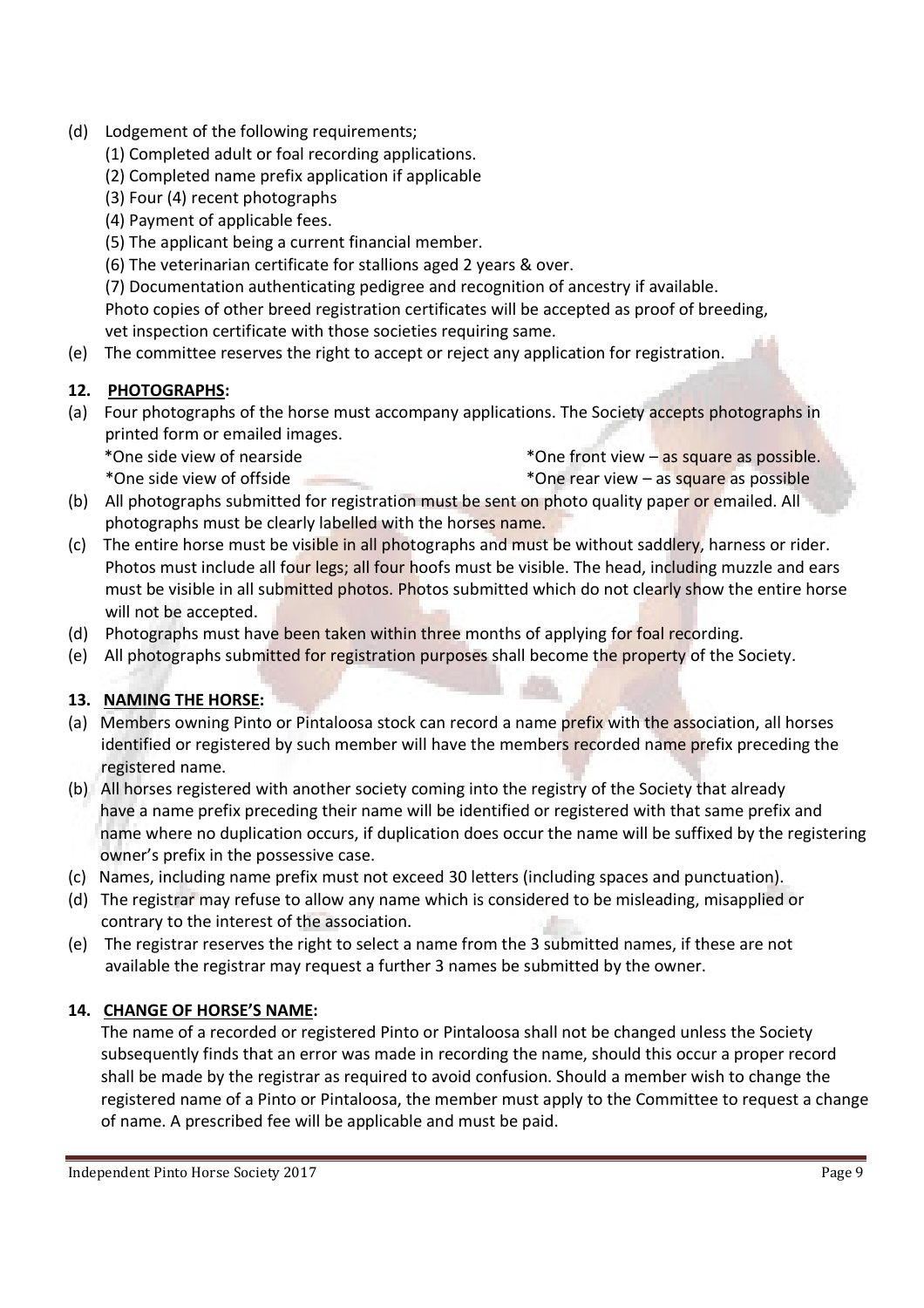### **15. CHANGE OF NAME PREFIX:**

 Members may change their name prefix for new registrations by submitting a new name prefix application accompanied by a letter cancelling the previous name prefix, plus the applicable fee. All Pinto's or Pintaloosas already identified or registered with the previous name prefix will retain that prefix.

Only new applications will carry the new name prefix.

### **16. RECOGNITION OF ANCESTRY:**

 The registrar will only recognise ancestry if it is authenticated by copies of service certificates, stud slip, registration certificate from another society or statutory declaration from stallion owner (Sire of the horse being identified or registered) A copy to be retained in files.

### **17. REPLACEMENT OF REGISTRATION CERTIFICATES:**

Application for replacement of certificates may be made by the registered owner only and must be accompanied by a statutory declaration and replacement fee.

### **18. REGISTRATION RECORDS, CHANGES & ADDITIONS:**

- (a) Any unofficial alteration, addition, deletion or endorsement to a registration certificate will render the registration cancelled.
- (b) Any alteration or addition to certificates must be requested in writing and will be amended by the registrar with supporting documents or certificate eg. Copy of service certificate or copy registration certificate of Sire or Dam.
- (c) If a new certificate is required a replacement fee will be charged.

### **19. INOPERATIVE REGISTRATIONS:**

The registrar will transfer a registration to the inoperative situation in the following instances;

- (1) Official transfer not carried out.
- (2) Non financial membership of owner.
- (3) Horses being the property of members who have been expelled, suspended, resigned or otherwise no longer an active financial member of the association.

## WHEN A REGISTRATION IS PLACED INTO THE INOPERATIVE SITUATION:

- (1) The horse will not be eligible to compete in classes designated for foal recorded or registered stock at shows, gymkhanas, competitions and any Pinto class/competition OR The horse will not be eligible to compete in classes designated for foal recorded or registered stock at shows, gymkhanas, competitions and any Pintaloosa class/competition
- (2) Stallions will not be provided with service certificates. Registrations will be transferred to the active situation when the disqualifying condition has been rectified.

### **20. DE-REGISTRATION:**

- (a) The Registrar may cancel or amend the registration of any Pinto or Pintaloosa if;
	- (1) Any error is found to exist in the registration.
	- (2) It develops any of the hereditary defects nominated in Rule 10 (c).
	- (3) It is a stallion which becomes infertile.
	- (4) It develops characteristics inconsistent with the approved Pinto & Pintaloosa type or coat pattern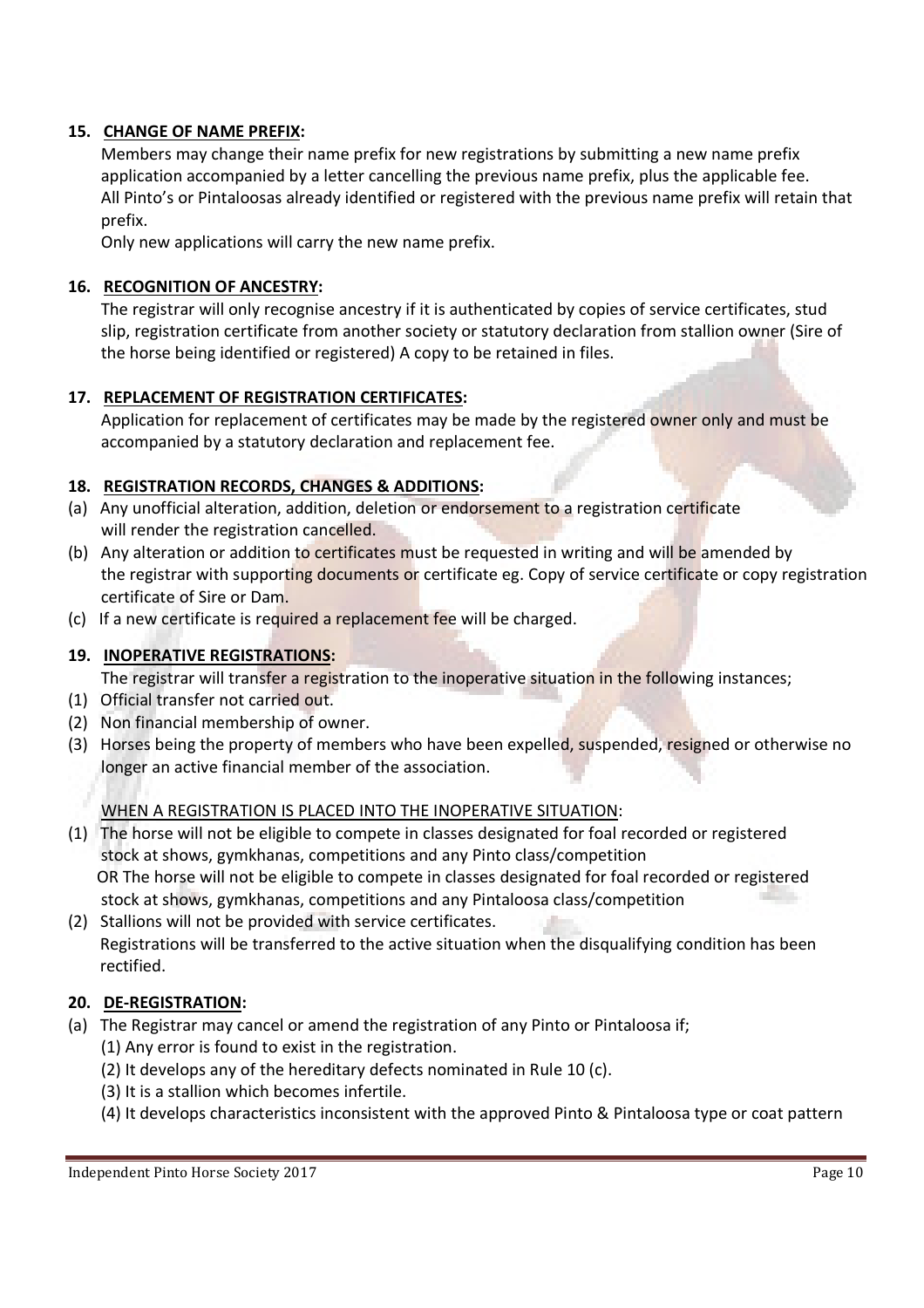- (5) It develops or subsequently exhibits characteristics or traits rendering it an unsuitable representation of a Pinto or Pintaloosa
- (6) The owner requests that the horse be de-registered.
- (b) The registrar may cancel the registration of any descendants of a de-registered Pinto or make such correction in the records as becomes necessary.
- (c) De-registration shall not constitute disqualification from re-registration except in the cases where the horse or pony develops characteristics disqualifying it from registration.
- (d) All de-registrations must be presented to the next general meeting of the Society and depending entirely upon the circumstances involved, a refund all or part of the registration fee may be decided. All other monies previously paid by the registered owner will be forfeited.

### **21. TRANSFER OF OWNERSHIP:**

- (a) It shall not be the duty of the Society to enforce any contract or agreement between buyers and vendors.
- (b) Before a transfer is recorded the transferee must be or become a financial member of the Society.
- (c) Where the vendor (seller) is not a financial member and/or is not available or will not sign an Application for transfer, at the discretion of the Society the purchaser may submit an application for transfer to his or her name provided that it is accompanied by proof of ownership; either Bill of Sale or statutory declaration.
- (d) Within sixty (60) days of sale or change in ownership of a registered Pinto or Pintaloosa, the transferee must forward to the Society the registration certificate together with the application for transfer signed by him/herself and the vendor, accompanied by the applicable fee.
- (e) The transfer fee is payable by the transferee.
- (f) If any of the above conditions are not met a penalty may be imposed. If the penalty is not met then the registration will be rendered inoperable.
- $(g)$  If an application for transfer is not made before a Pinto or Pintaloosa is exported from Australia to another country, the registration will be rendered inoperable.

## **22. LEASING:**

- (a) For the lease of a horse to be recognised by the Society; for whatever purposes, the appropriate Lease Notification form must be filed with the Society. It shall not be the duty of the Society to enforce any contract or agreement between both leaser and lessee.
- (b) The form must be signed by both the leaser and lessee or their nominee. If either lessee or leaser are under 19 years of age then the signature of a parent or guardian will be required.
- (c) The notice shall provide the effective date of lease and provide a termination date signed by both leaser and lessee.
- (d) A fee will be charged to record a lease. No additional fee shall be charged for termination whether automatic or by subsequent notice thereof. Lease forms must be lodged with the Society within 30 days of the lease date becoming effective.
- (e) All certificates of registration must be lodged with the registrar during the period of a lease.

## **23. CASTRATION OF STALLIONS:**

- (a) When a registered stallion or recorded colt is castrated the registered owner must notify the Society within (60) sixty days and return the registration certificate. The Pinto or Pintaloosa will be transferred to the gelding division and a new certificate issued.
- (b) Failure to comply with conditions of Clause 23(a) will render the registration inoperative and the gelding will not attract the facilities of the association.

Independent Pinto Horse Society 2017 **Page 11**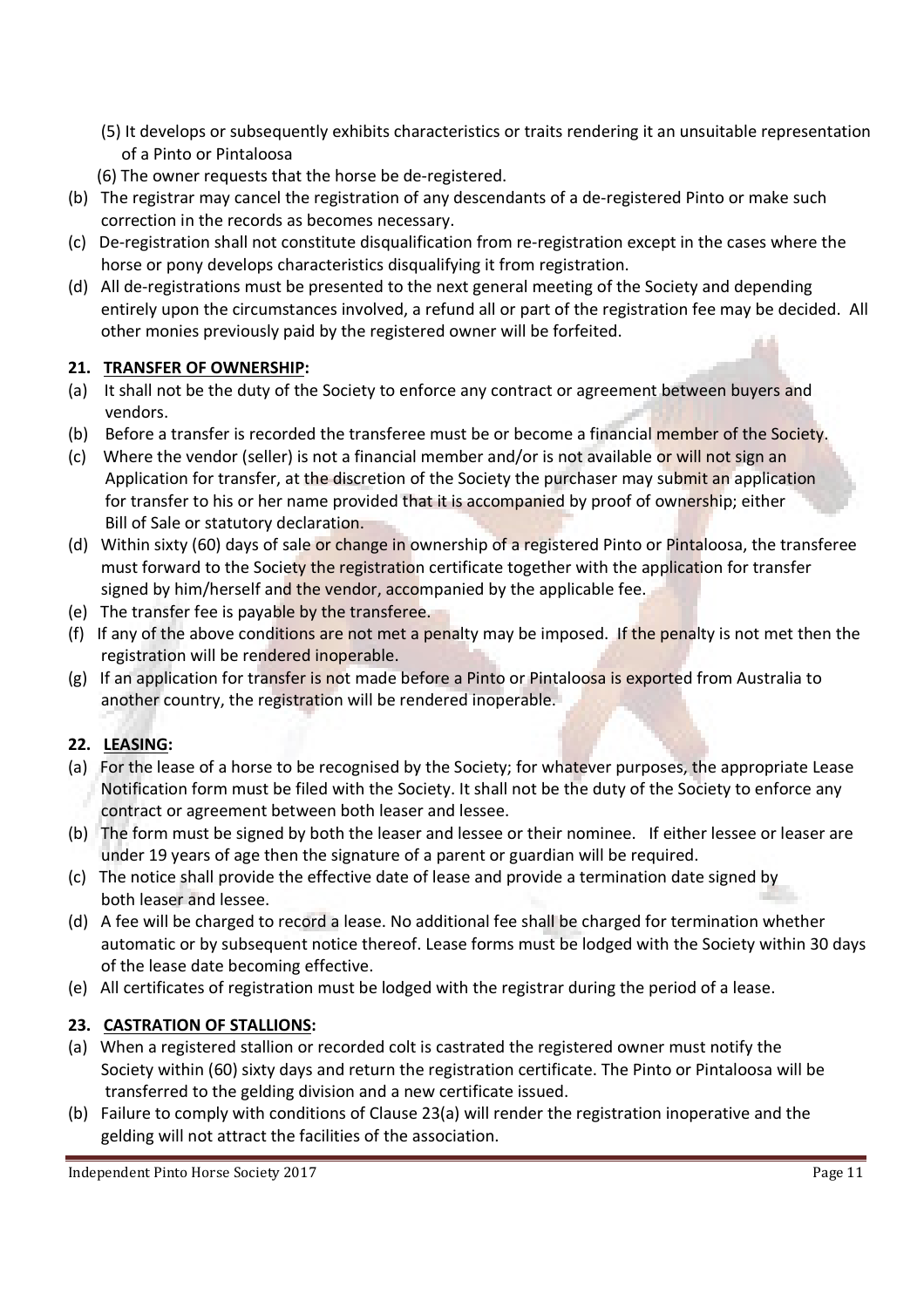### **24. DEATH OF REGISTERED STOCK:**

- (a) The registered owner must notify the association of the death of any Pinto or Pintaloosa and return the registration certificate for endorsement.
- (b) The certificate will be returned when the office records have been altered.

## **25. BRANDING:**

- (a) Branding is recommended but not compulsory for registered stock.
- (b) Branding must be carried out in compliance with state law.
- (c) If desired the horse may be branded with the breeding number over the last number of the year of foaling provided such brand is positioned in compliance with state law.
- (d) Where no state law exists numerical branding must be on the right shoulder and identification brand must be on the left shoulder.

### **26. AGE OF THE HORSE:**

The age of the horse shall be calculated on the basis of a year commencing on the first day of August of the breeding season foaled

### **27. BREEDING:**

(a) The association will record all pedigree information providing authenticated documentation can be substantiated.

### **28. DISTINCTION AWARDS:**

- (a) A point score system will be determined by the committee. Please refer to the Competition & Show Rules and Regulations for a description. This may be amended from time to time; members will be kept informed of changes.
- (b) All members who compete with their Pintos or Pintaloosas in various competitions and events are encouraged to nominate annually for awards with the Society – a record of all results achieved will kept by the elected Point Score officer and results will be calculated at the end of each year for the Societies Awards Presentation.
- (c) Points will be allocated for Register of Merit and Awards annually upon receipt of a nomination form and applicable fee.
- (d) Junior members aged 17 at time of membership application or renewal each year may, upon turning 18 during that year, continue to compete in youth classes and be eligible for youth awards until the  $31<sup>st</sup>$  December of that year. Junior members who reach the age of 18 during the financial year may opt to ugrade to an Adult membership should they wish to attend meetings and be entitled to vote and or become an Amateur Owner for the remainder of the year.

### **29. DRUGS: PROHIBITED USE OF DRUGS – SEE SHOW RULES and REGULATIONS.**

- (a) Penalties may apply at any show run by the Society or any other horse organisation or agricultural show societies that provide Pinto classes or Pintaloosa classes and conduct swabbing for drugs.
- (b) The registered owner of any Pinto or Pintaloosa returning a positive swab will be penalised as follows. 1st Offence - 12 months suspension from showing Pintos or Pintaloosas either in the registered owners name or any other person's name. 2nd Offence - Cancellation of membership for life.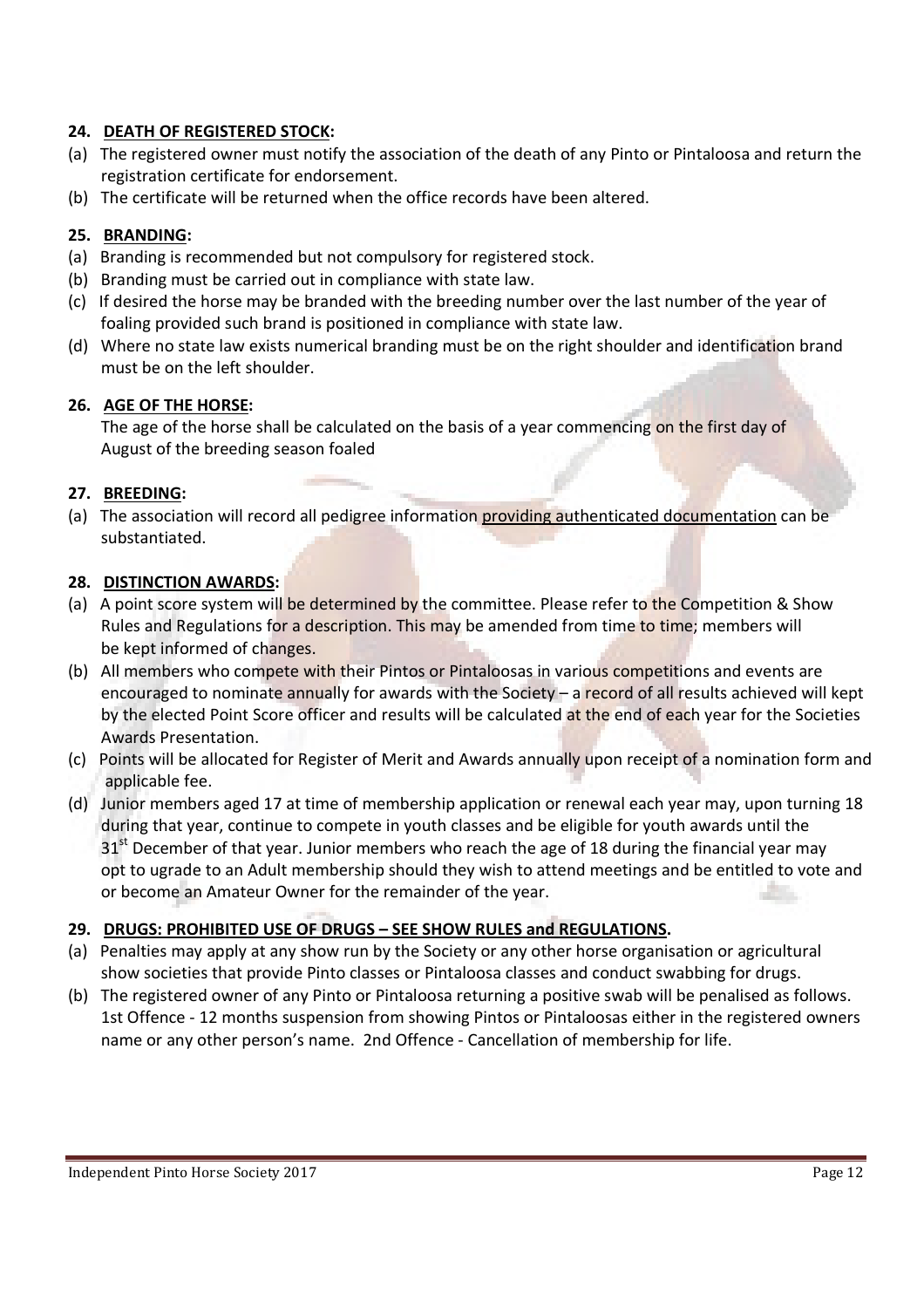#### **30. RESPONSIBILITIES:**

- (a) No member shall refuse on reasonable request to assist the Society and its officers in locating, identifying and inspecting an animal in his or her ownership or control which has been registered or for which application to register has been made.
- (b) The Society reserves the right to appoint an official to inspect any animal which may be considered questionable in any respect, the owner of the animal will be responsible for taking the horse to a designated inspection site.
- (c) Costs incurred by the Society while carrying out the inspection shall be met by the owner/member.

#### **31. JUNIOR MEMBERS:**

It is mandatory for ALL Junior Members to wear an approved safety helmet in all situations; ie: lead line, youth under saddle etc, at any show conducting Pinto classes in which the Junior member participates

#### **32. AMENDMENTS:**

Amendments may be made to these rules and regulations provided that notice of motion is in writing and signed by not less than three financial members and presented at an ordinary general meeting, the amendments are dealt with and approved by two thirds of the voters present at the next ordinary general meeting. The Rules and Regulations will be revised every 3 years.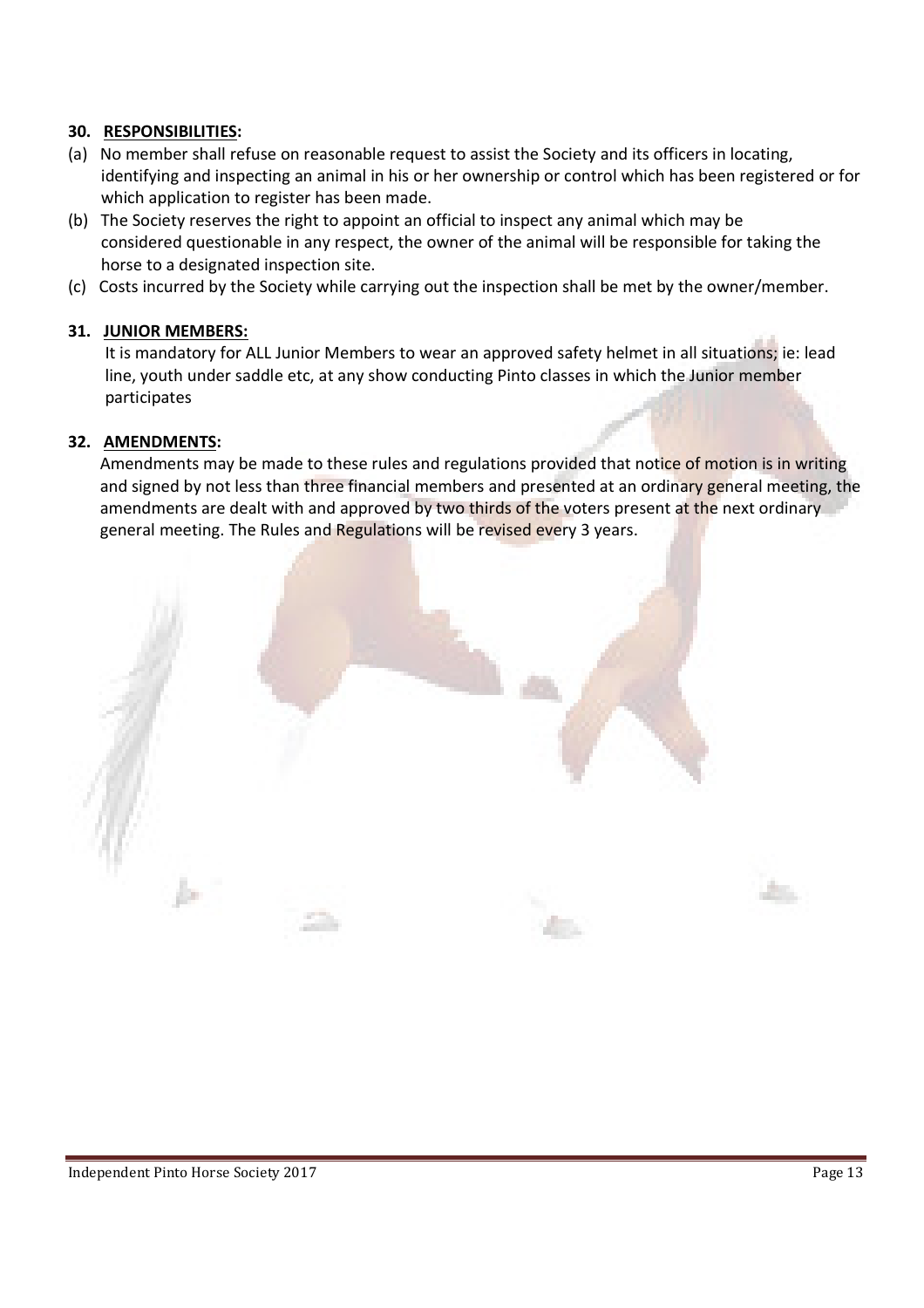#### **INDEPENDENT PINTO HORSE SOCIETY**

#### **1. CODE of ETHICS**

#### **THIS APPLIES TO ALL MEMBERS.**

1. This code of ethics is hereby adopted as part of the Rules & Regulations of the Independent Pinto Horse Society.

- 2. (a) If a member or members are found to be in violation of this code of ethics in a nature serious enough then the matter may be dealt with under the auspices of Rule 9, article (g) of the Constitution.
	- (b) The Committee may reprimand, suspend or exclude any member from the Society or Deregister any horse/pony of which the member is the registered owner if the Society considers the member to be in breach of any of the Society's regulations or if their conduct is seen as derogatory or prejudicial to the interests of the Society.

3. In every situation the welfare of the Independent Pinto Horse Society, the Pinto horse and the Pintaloosa horse shall be paramount over other considerations.

4. It shall be considered unethical practice for any member against whom a complaint has been made, to attempt to influence the committee members or any other member by duress or intimidation of a sort, prior to the complaint having been resolved according to the Society's Constitution and Rules & Regulations.

#### **CONDUCT OF MEMBERS**

5. Each member shall strictly observe and act in conformity with and not otherwise than in accordance with the Constitution and all Rules & Regulations of the Society. Any member guilty of a breach of this code may be called upon by the committee to resign his/her membership.

6. No member shall so conduct himself/herself or be guilty of such conduct as to bring the Pinto Horse Society into disrepute or to bring himself/herself as a member into disrepute.

7. (a) If it shall appear that any member may have been guilty of any breach of the provisions of the Independent Pinto Horse Society Constitution or Rules & Regulations, or be guilty of any misconduct, the Secretary shall, if requested to do so by the committee, call upon said member to appear before the committee and the committee may make such enquiry as it considers appropriate in the circumstances, and may in the exercise of its judgment either reprimand said member or impose on said member a penalty suitable as agreed upon by the committee as it see's fitting to the circumstances.

If the committee deems it necessary to request said member to resign his/her membership, the member shall first be notified of the alleged breach and shall be given a reasonable period of time to answer any charge against him/her and to provide any explanation or evidence he/she may consider appropriate and an opportunity shall be afforded to said member to appear before the committee to furnish such evidence or explanation as the circumstances warrant.

 (b) If any member fails to supply the Secretary with requested information, registration certificates or other documents within thirty (30) days, unless a satisfactory explanation is supplied, the committee may give consideration to and request said members' resignation.

 (c) If a member is asked to tender resignation of membership and fails to do so within thirty (30) days the member at the termination of thirty (30) will be cease to be a member of the Society with all membership rights terminated. A notice of membership termination will also be published in the next edition of the newsletter which due date for publication falls after the membership has been terminated.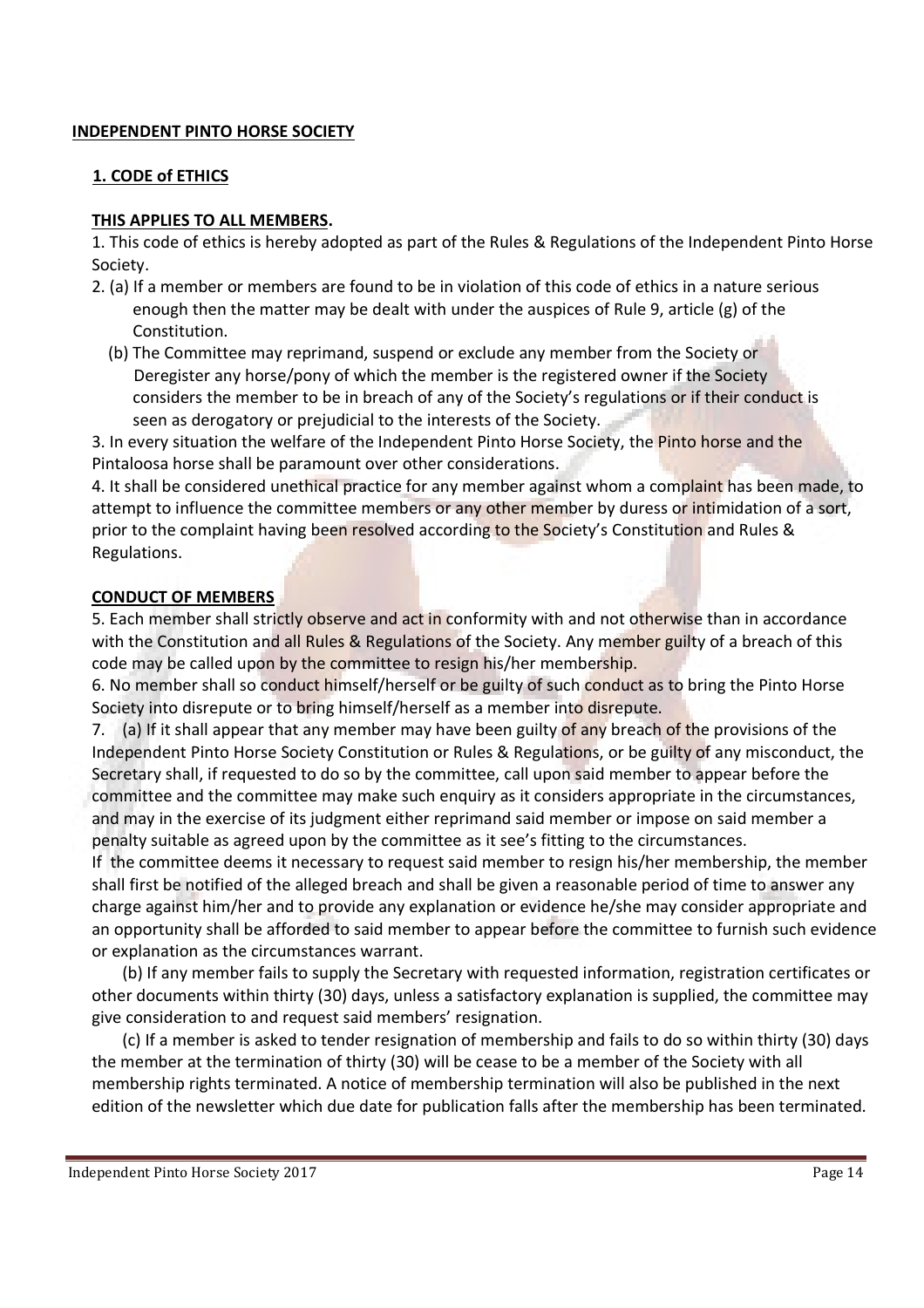### **DISRESPECT of PERSON**

8. In the furtherance of their official duties all Society representatives shall be treated with courtesy, cooperation and respect; no person shall direct abusive or threatening conduct toward them.

#### **OWNERS and BREEDERS**

9. Owners and Breeders shall avoid use of false, misleading and misapplied statements, advertisements and the like concerning horses offered for sale or for stud purposes.

10. Owners or Breeders shall not publically disparage the horse of another owner or breeder, nor publically volunteer an opinion of another owner's horse or a transaction to which he/she is not a party. If his/her private opinion is sought, and he/she sincerely feels qualified to answer, that opinion shall be given privately and with courtesy and integrity.

11. An owner or Breeder (and/or their agents or employees) shall use reasonable care in the handling and treatment of his/her own horses and those placed in his/her care.

#### **EXHIBITORS**

12. Conduct of Owners & Exhibitors in the ring and on the show grounds shall be exemplary at all times. At no time shall an owner or exhibitor conduct himself/herself in a manner which may adversely affect the exhibition of his/her own or any other person's horse. Whilst on the grounds at any venue Owners & Exhibitors shall be required to conduct themselves and their children in a considerate manner.

13. Owners and Exhibitors shall not attempt to influence Judges or appointed officials in any way prior to or after an event, nor shall they accuse the Judge of favouritism or accepting bribery of any form. Legitimate protests must be lodged in accordance with correct procedures.

14. All competitors shall remain in the ring or display area until dismissed by an official.

#### **JUDGES, STEWARDS and OFFICIALS**

The Independent Pinto Horse Society shall expect all Judges and their Stewards/Officials of approved or sponsored shows to understand and abide by the following:

15. A Judge is expected to show the highest standard of integrity toward the Pinto or Pintaloosa Horse and its handlers/riders at all times and shall avoid arriving at decisions made by influence, bias, reputation or ignorance.

16. A Judge is expected to have a clear understanding and knowledge of the standards of the Pinto or Pintaloosa Horse as per the Independent Pinto Horse Society requirements and shall in no way be accused of bias by placing a personally preferred 'Breed' or colour over that of another horse of the same standard.

**The Independent Pinto Horse Society maintains that adherence to this code is important to the integrity of the Society and the Pinto and Pintaloosa horses registered in their name.** 

**By becoming a member with the Independent Pinto Horse Society each individual is in agreement to abide by this code of ethics.**